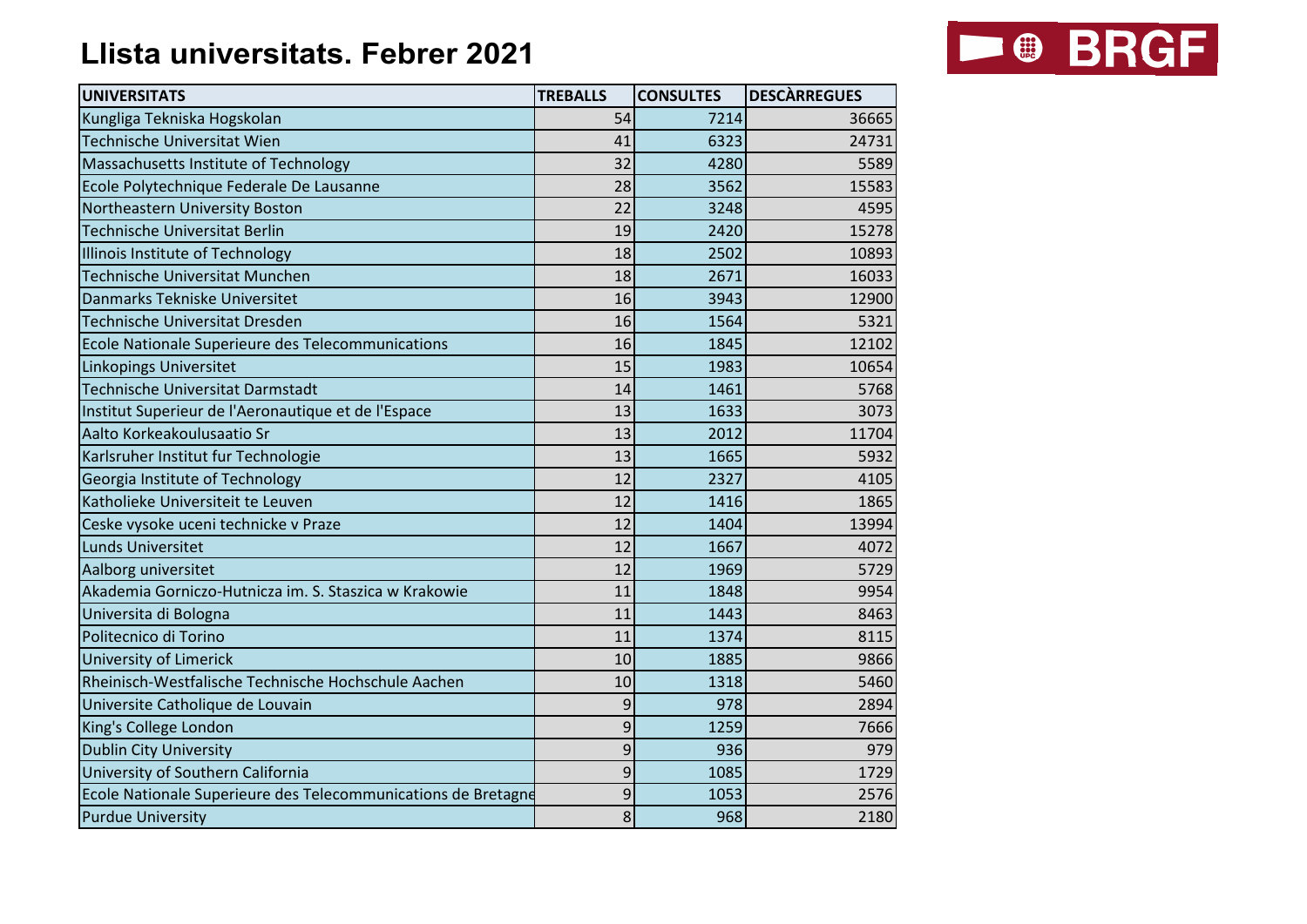| University of Colorado Colorado Springs        | 8              | 786  | 5081  |
|------------------------------------------------|----------------|------|-------|
| Institut National Polytechnique de Grenoble    | 8              | 1390 | 8493  |
| Universita degli studi di Roma "La Sapienza"   | 7              | 1240 | 4637  |
| Universidade de Fortaleza                      | $\overline{7}$ | 1800 | 13719 |
| Universitat de Barcelona                       | 7              | 522  | 738   |
| <b>Universitat Stuttgart</b>                   | 7              | 981  | 22902 |
| Technische Universiteit Eindhoven              | 7              | 846  | 7103  |
| Universitat Autonoma de Barcelona              | 6              | 707  | 665   |
| Technische Universiteit Delft                  | 6              | 432  | 725   |
| University of Massachusetts                    | 5              | 889  | 5700  |
| <b>Tongji University</b>                       | 5              | 802  | 12357 |
| <b>University College Cork</b>                 | 5              | 609  | 669   |
| Universitat Freiburg im Breisgau               | 5              | 685  | 2468  |
| Eidgenossische Technische Hochschule Zurich    | 5              | 1121 | 2171  |
| Institut National Polytechnique de Toulouse    | 5              | 903  | 3928  |
| Ecole Polytechnique de Montreal                | 5              | 889  | 1414  |
| Hogskolan i Boras                              | 5              | 727  | 7934  |
| <b>University of Toronto</b>                   | 5              | 503  | 556   |
| Technische Universitat Kaiserslautern          | 5              | 542  | 3206  |
| University of California, Irvine               | 4              | 559  | 288   |
| Universitat Klagenfurt                         | 4              | 583  | 1428  |
| <b>New York University</b>                     | 4              | 759  | 1244  |
| Tampereen Teknillinen Yliopisto                | 4              | 467  | 3750  |
| New Jersey Institute of Technology             | 4              | 507  | 856   |
| <b>Beihang University</b>                      | 4              | 550  | 3066  |
| University of Colorado Boulder                 | 4              | 728  | 2491  |
| <b>Tsinghua University</b>                     | 4              | 530  | 3015  |
| Univerza v Ljubljani                           | 4              | 1144 | 8043  |
| Lappeenrannan-Lahden Teknillinen Yliopisto Lut | 4              | 555  | 1315  |
| Leibniz Universitat Hannover                   | 4              | 428  | 1294  |
| University of West Bohemia                     | 3              | 339  | 6752  |
| Norges teknisk-naturvitenskapelige universitet | 3              | 512  | 3386  |
| <b>Universiteit Gent</b>                       | $\overline{3}$ | 188  | 422   |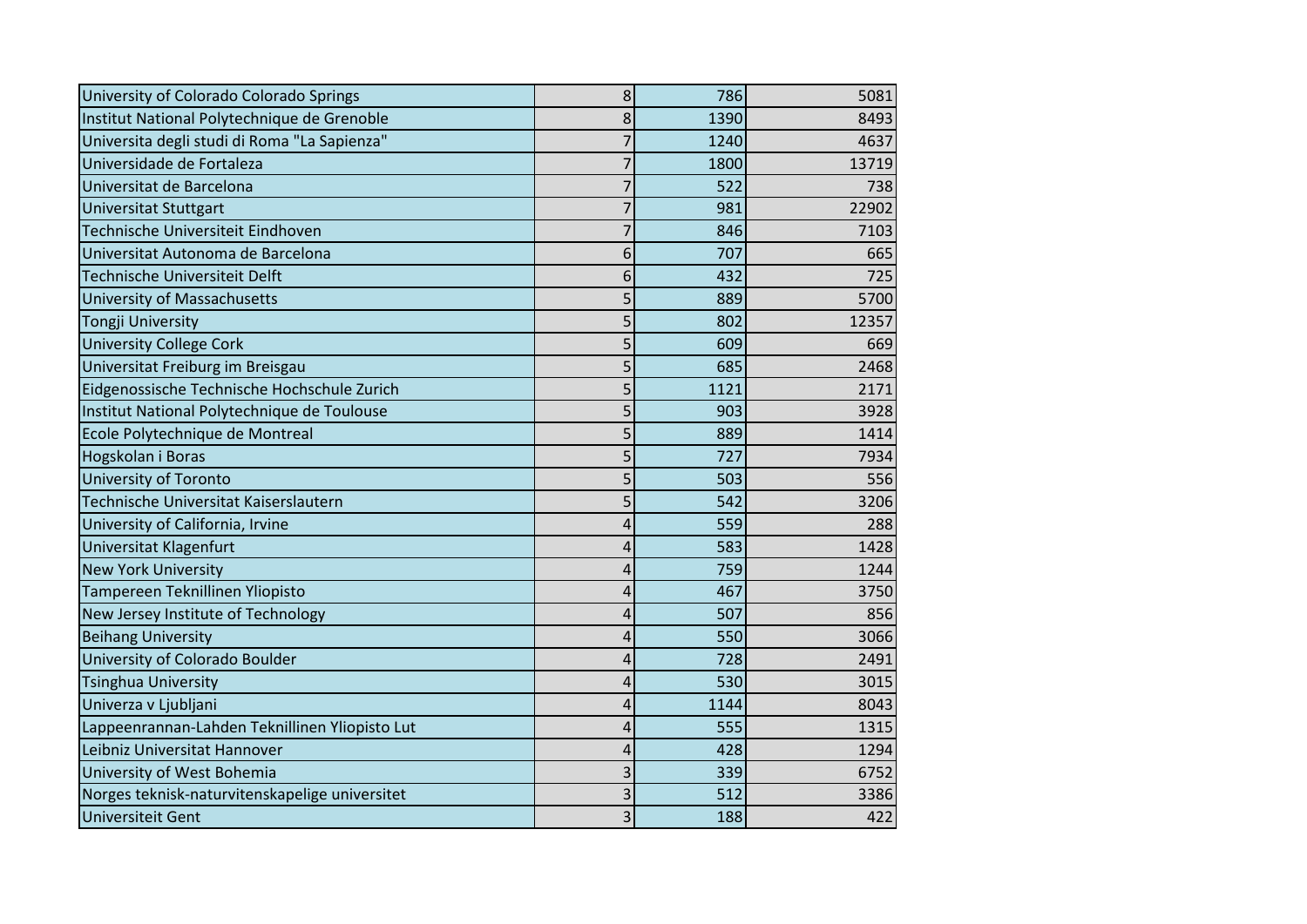| Haute ecole d'Ingenierie et de Gestion du Canton de Vaud (HEIG- | $\overline{\mathbf{3}}$ | 450 | 895   |
|-----------------------------------------------------------------|-------------------------|-----|-------|
| Hong Kong University of Science and Technology                  | 3                       | 259 | 175   |
| <b>Columbia University</b>                                      | 3                       | 526 | 388   |
| Vrije Universiteit Brussel                                      | 3                       | 406 | 271   |
| Institut national des sciences appliquees de Lyon               | 3                       | 272 | 510   |
| University of California, San Diego                             | 3                       | 197 |       |
| Concordia University of Montreal                                | 3                       | 586 | 4794  |
| Politecnico di Milano                                           | 3                       | 295 | 901   |
| <b>Cornell University</b>                                       | 3                       | 345 | 143   |
| Slovenska technicka univerzita v Bratislave                     | 3                       | 438 | 24754 |
| <b>ECE Paris. Ecole d'Ingenieurs</b>                            | 3                       | 558 | 893   |
| University of Exeter                                            | $\overline{2}$          | 192 | 84    |
| University of Waterloo                                          | $\overline{2}$          | 169 | 21    |
| University of New South Wales                                   | $\overline{2}$          | 174 | 16    |
| Universitat de les Illes Balears                                | $\overline{2}$          | 137 | 65    |
| Ecole Centrale de Paris                                         | $\overline{2}$          | 155 | 29    |
| Ecole Superieure d'Electricite                                  | $\overline{2}$          | 227 | 464   |
| <b>Hochschule Aalen</b>                                         | $\overline{2}$          | 162 | 719   |
| Universidad Catolica Andres Bello                               | $\overline{2}$          | 276 | 864   |
| Polytechnic Institute of Brooklyn                               | $\overline{2}$          | 370 | 1435  |
| Universidad del Bio-Bio                                         | $\overline{2}$          | 276 | 539   |
| Universita degli Studi di Padova                                | $\overline{2}$          | 78  | 41    |
| Universidad Tecnologica Metropolitana                           | $\overline{2}$          | 515 | 11790 |
| Ecole Nationale Superieure des Mines de Paris                   | $\overline{2}$          | 356 | 621   |
| Beijing Institute Of Technology                                 | $\overline{2}$          | 407 | 6527  |
| University of Illinois at Urbana Champaign                      | $\overline{2}$          | 117 | 59    |
| Budapesti Muszaki es Gazdasagtudomanyi Egyetem                  | $\overline{2}$          | 166 | 21    |
| Instituto Tecnologico y de Estudios Superiores de Monterrey     | $\overline{2}$          | 386 | 111   |
| <b>State University of New York</b>                             | $\overline{2}$          | 196 | 411   |
| <b>SASTRA Deemed University</b>                                 | $\overline{2}$          | 296 | 2216  |
| <b>University of Auckland</b>                                   | $\overline{2}$          | 253 | 346   |
| <b>University of Warwick</b>                                    | $\overline{2}$          | 264 | 469   |
| University of British Columbia                                  | $\overline{2}$          | 335 | 685   |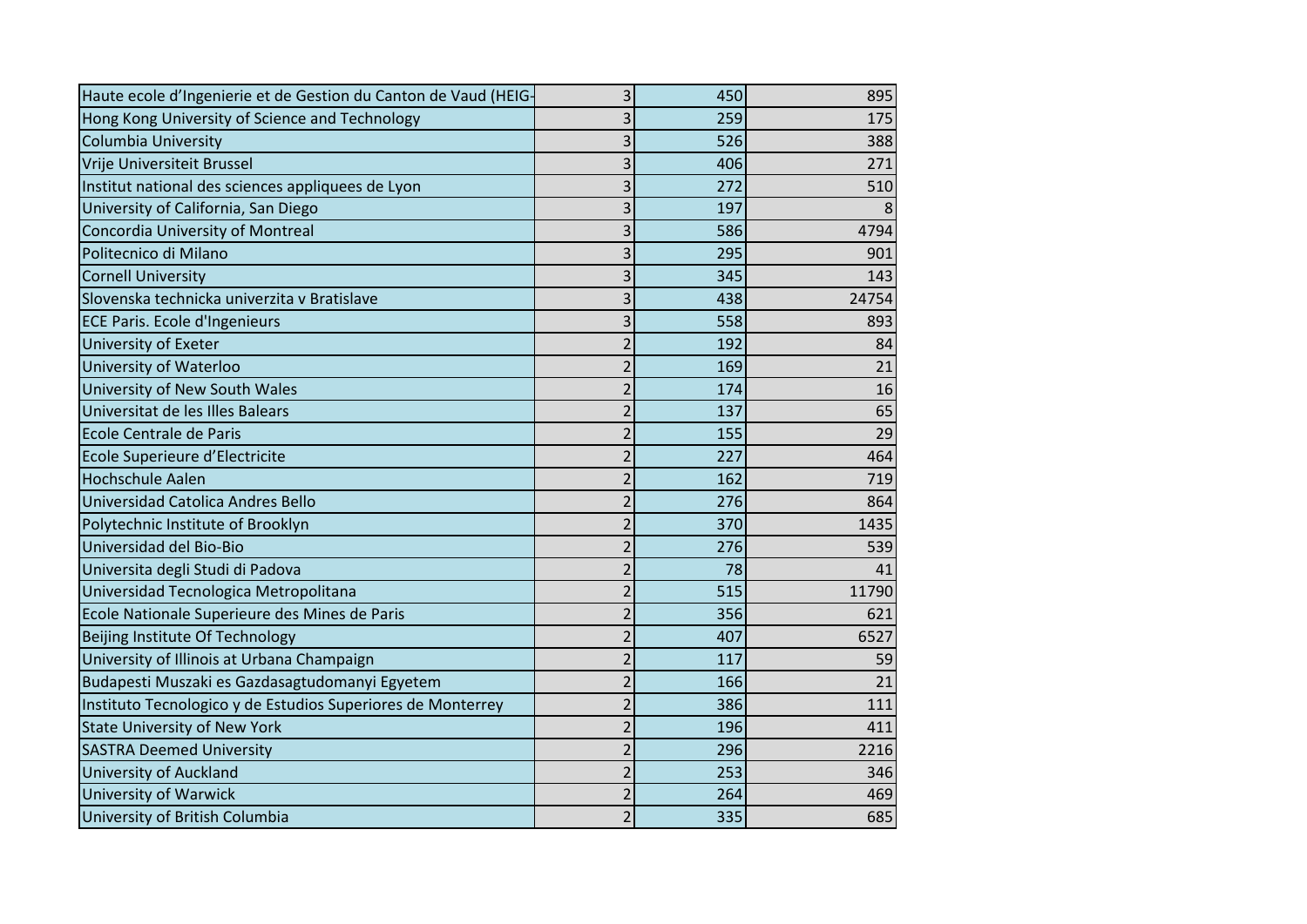| Pontificia Universidad Catolica del Peru     | $\overline{2}$ | 842 | 8515     |
|----------------------------------------------|----------------|-----|----------|
| <b>Princeton University</b>                  | $\overline{2}$ | 309 | 296      |
| Univerzita Karlova                           | 2              | 200 | 136      |
| National Institute of Informatics Tokyo      | $\overline{2}$ | 205 | 320      |
| Universite libre de Bruxelles                | $\overline{2}$ | 326 | 5084     |
| Ecole Polytechnique                          | $\overline{2}$ | 520 | 7002     |
| Nangyang Technological Univesity             | 1              | 110 | $\Omega$ |
| University of Sydney                         | 1              | 65  | 11       |
| Ecole centrale de Lille                      | 1              | 61  | 41       |
| Universita Cattolica del Sacro Cuore         |                | 202 | 1216     |
| Univerza v Mariboru                          |                | 182 | 2370     |
| Universita degli Studi di Napoli Federico II | 1              | 103 | 81       |
| New York University Abu Dhabi                |                | 178 |          |
| Pontificia Universidad Catolica de Chile     | 1              | 228 | 721      |
| University of Oxford                         |                | 171 | 157      |
| Lanzhou University                           | 1              | 101 | 243      |
| Universidad de Vigo                          | 1              | 244 | 1770     |
| Universita degli studi di Salerno            | $\overline{1}$ | 47  |          |
| <b>Wuhan University</b>                      |                | 231 | 3707     |
| Universita degli studi di Trento             | 1              | 174 | 105      |
| Florida Atlantic University                  | 1              | 380 | 1857     |
| Hogskolan i Gavle                            | 1              | 60  | 112      |
| Kielce University of Technology              | 1              | 100 | 1149     |
| Universita di Pisa                           | 1              | 12  |          |
| <b>University of Munster</b>                 | 1              | 104 | 66       |
| Chalmers university of technology            | 1              | 18  | $\Omega$ |
| <b>Universidad Carlos III</b>                |                | 130 | 476      |
| <b>Universitat Bern</b>                      | 1              | 82  | 37       |
| Politechnika Poznanska                       | 1              | 109 | 1341     |
| <b>Universitat Bremen</b>                    | 1              | 127 | 123      |
| Universidad del Valle                        | 1              | 32  | 0        |
| Leiden University                            | 1              | 56  | 56       |
| La Salle                                     | 1              | 52  | 24       |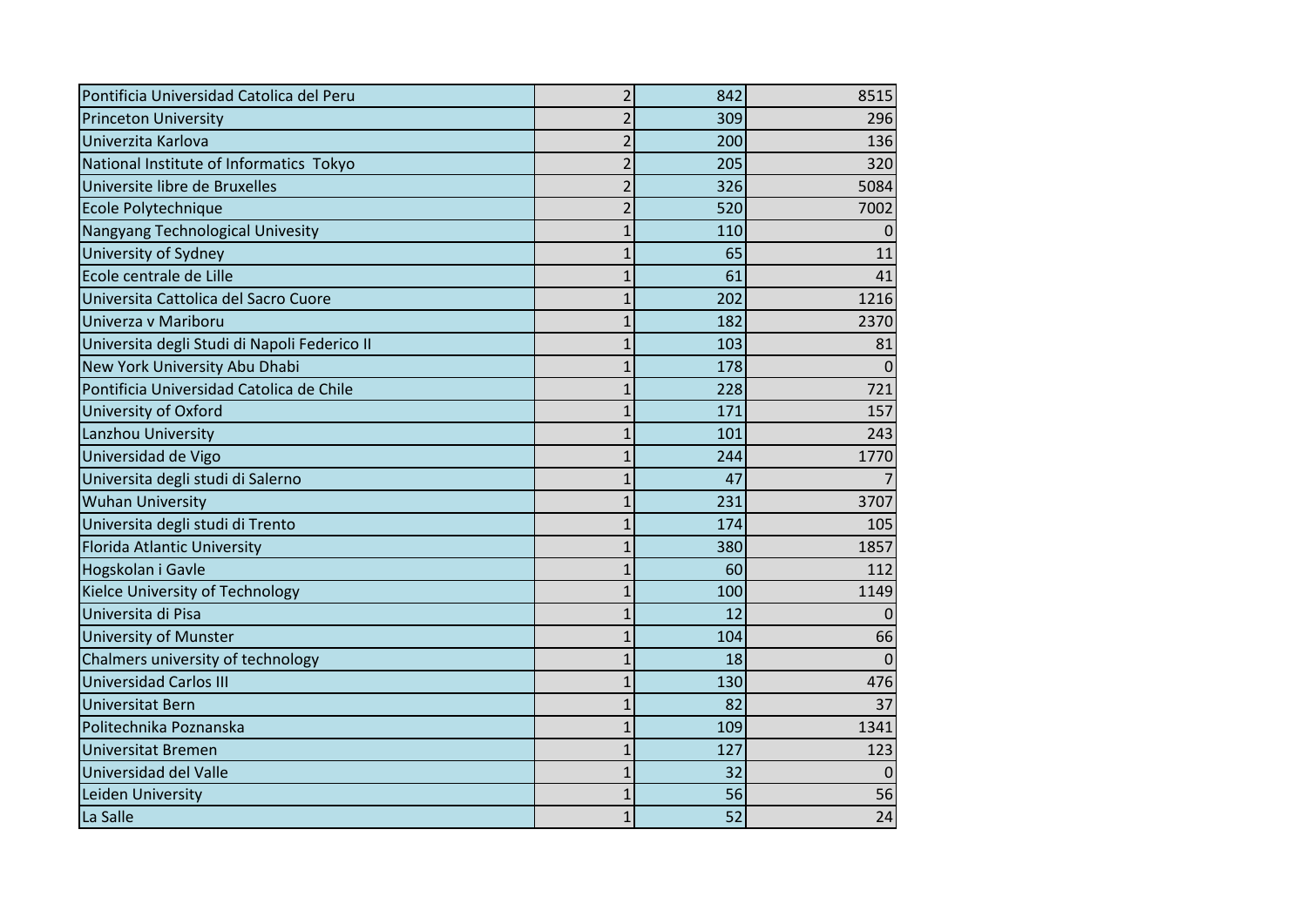| Aristoteleio Panepistemio Thessalonikes                         | $\overline{1}$ | 58  | 23       |
|-----------------------------------------------------------------|----------------|-----|----------|
| Ecole Français Electronique et Informatique                     | $\mathbf{1}$   | 82  | 55       |
| <b>Simon Fraser University</b>                                  | $\overline{1}$ | 142 | 232      |
| Johannes Kepler Universitat Linz                                | $\overline{1}$ | 133 | 41       |
| <b>LMU Munich</b>                                               | 1              | 40  |          |
| Incheon National University                                     | $\overline{1}$ | 270 | 137      |
| Universitat Oberta de Catalunya                                 | $\overline{1}$ | 195 | 444      |
| University of Edinburgh                                         | $\mathbf 1$    | 194 | 1073     |
| Universitat Sankt Gallen                                        | $\overline{1}$ | 79  | 123      |
| Xarxa Oberta de Catalunya                                       | $\overline{1}$ | 49  | 0        |
| <b>Stanford University</b>                                      | 1              | 13  | 0        |
| Okinawa Institute of Science and Technology Graduate University | 1              | 27  |          |
| Universitat Ulm                                                 | $\overline{1}$ | 102 | 85       |
| Umea universitet                                                | 1              | 41  | 16       |
| Universitatea Tehnicaa din Cluj-Napoca                          | $\mathbf 1$    | 100 | $\Omega$ |
| University of Queensland                                        | $\overline{1}$ | 181 | 228      |
| Instituto Nacional de Astrofisica, Optica y Electronica         | $\overline{1}$ | 205 | 562      |
| University of Surrey                                            | $\mathbf{1}$   | 126 | 1374     |
| Universite de Quebec. Ecole de technologie superieure           | $\overline{1}$ | 107 | 346      |
| University of Texas at Austin. Cockrell School of Engineering   | $\overline{1}$ | 238 | 439      |
| Universite de Rennes                                            | $\overline{1}$ | 154 | 0        |
| University of Tsukuba                                           | $\overline{1}$ | 49  | 9        |
| Zhejiang da xue                                                 | $\overline{1}$ | 103 | 766      |
| Fachhochschule Ostschweiz                                       | $\overline{1}$ | 31  | 19       |
| Universite Toulouse III - Paul Sabatier                         | $\overline{1}$ | 50  | 38       |
| Universidad Tecnologica de Bolivar                              | $\overline{1}$ | 115 | 4379     |
| <b>Harvard University</b>                                       | $\overline{1}$ | 98  | 27       |
| Harvard John A. Paulson School of Engineering and Applied Scier | 1              | 71  | 40       |
| Universitetet i Tromso                                          | $\overline{1}$ | 134 | 309      |
| <b>Wollo University</b>                                         | $\overline{1}$ | 164 | 68       |
| University at Buffalo                                           | $\mathbf 1$    | 133 | 224      |
| Universidade Nova De Lisboa                                     | 1              | 147 | 481      |
| <b>Monash University</b>                                        | $\overline{1}$ | 80  | 48       |